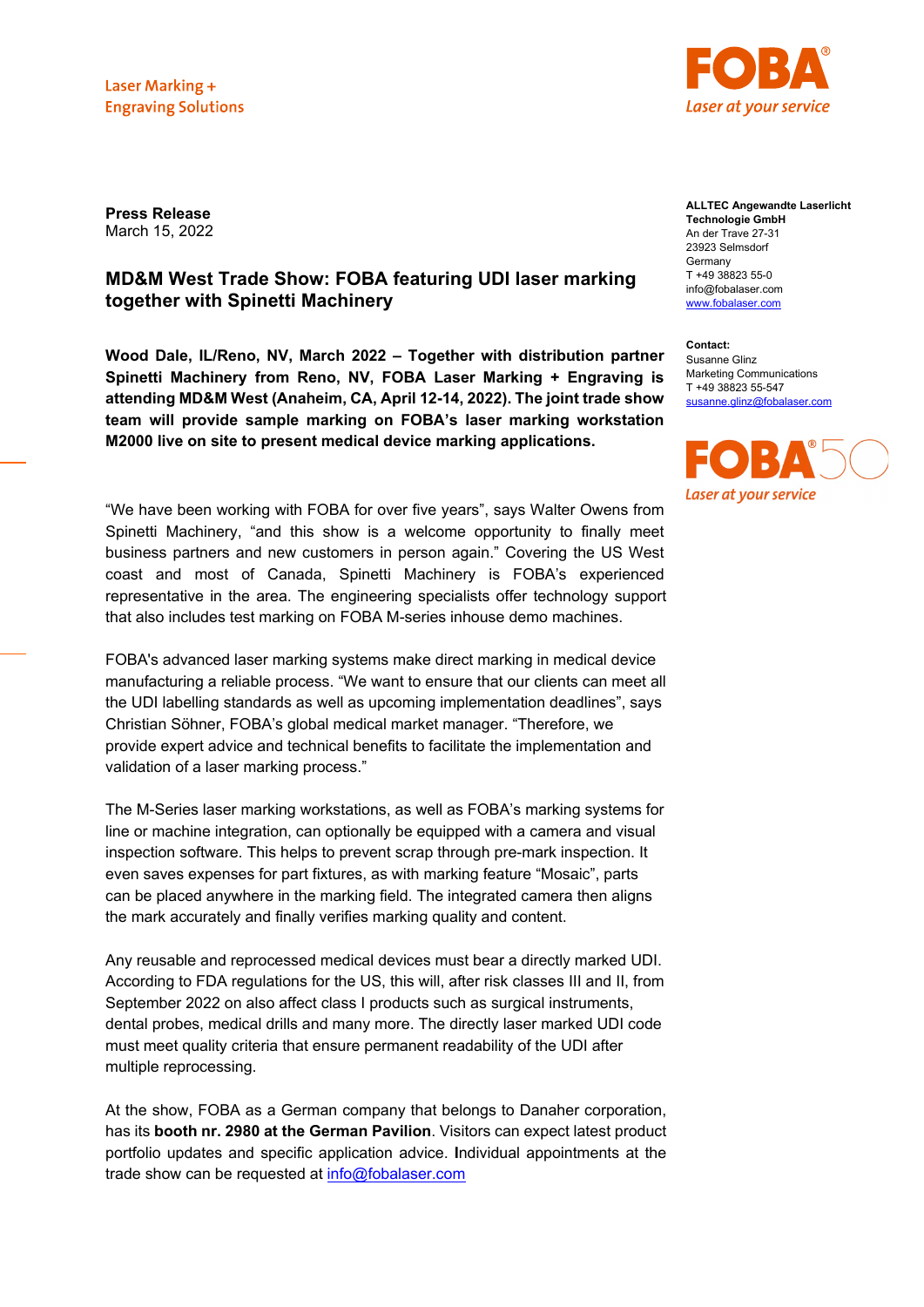Laser Marking + **Engraving Solutions** 

page 2 of 3



### **FOBA Laser Marking + Engraving [www.fobalaser.com/](http://www.fobalaser.com/)**

Application Center / Service Center 1500 N Mittel Blvd. Wood Dale, IL 60191-1072, USA Sales Support T +1 630 694 3243

## **More information:**

**Spinetti Machinery, Reno NV** FOBA distribution partner **<https://spinettimachinery.com/>**



#### **MD&M West | Medical Design and Manufacturing Event** April 12 – 14, 2022 | Anaheim Convention Center, Anaheim CA **<https://www.mdmwest.com/en/home.html>**

### **German Pavilion at MD&M West 2022: <https://mdmwest.german-pavilion.com/en/home/>**

## **Find the following and additional images for free download at:**

[https://www.fobalaser.com/newsroom-events/news-press/mdm-west-trade-show](https://www.fobalaser.com/newsroom-events/news-press/mdm-west-trade-show-foba-featuring-udi-laser-marking-together-with-spinetti-machinery/)[foba-featuring-udi-laser-marking-together-with-spinetti-machinery/](https://www.fobalaser.com/newsroom-events/news-press/mdm-west-trade-show-foba-featuring-udi-laser-marking-together-with-spinetti-machinery/)



The FOBA M2000 marking workstation is classified laser protection class 1 and can optionally be supplied with the Mosaic software function. (Image rights: FOBA)